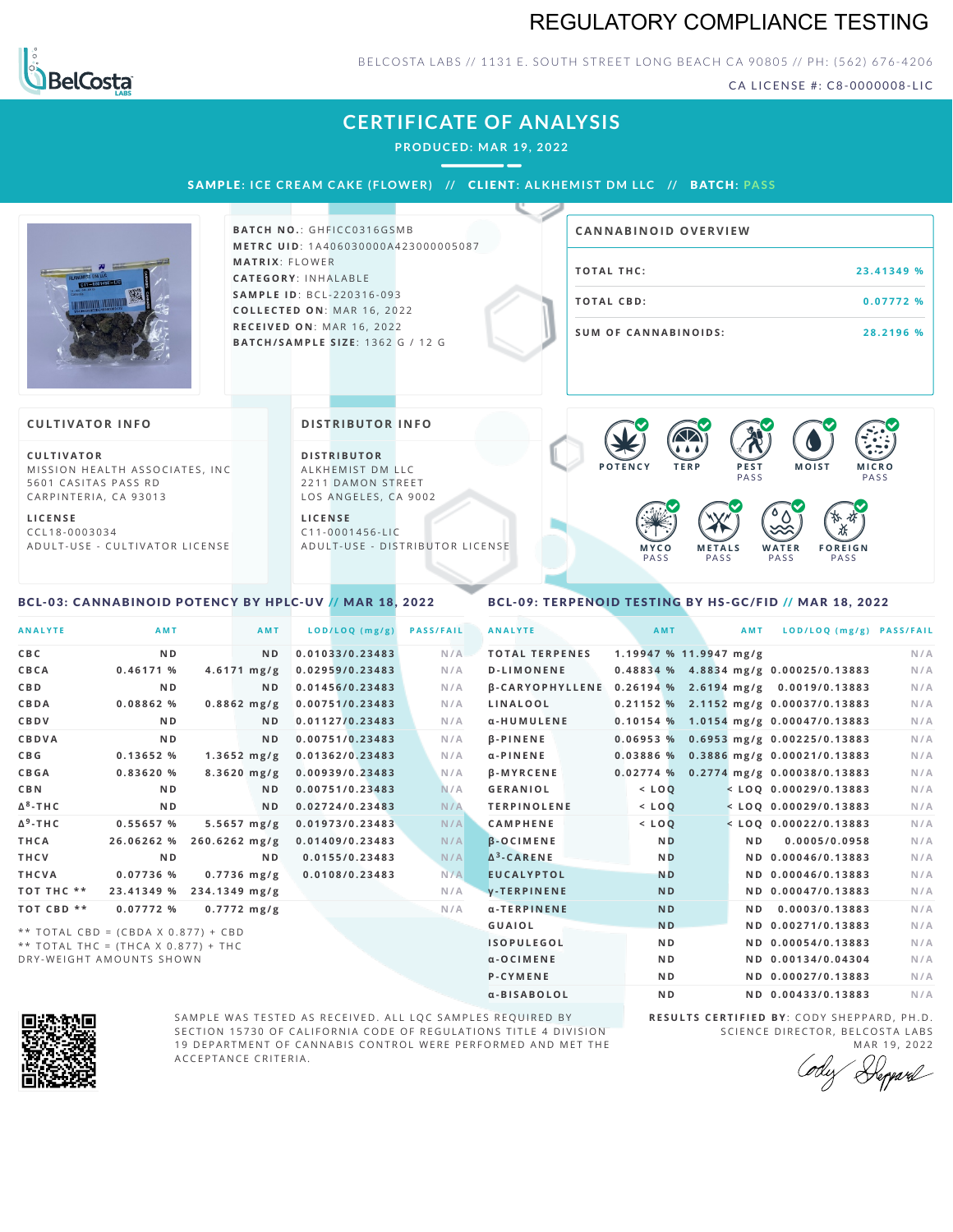## REGULATORY COMPLIANCE TESTING

#### <span id="page-1-0"></span>BCL-13: PESTICIDE TESTING BY GC/MS // MAR 18, 2022

| <b>ANALYTE</b>         | LIMIT         | $AMT(\mu g/g)$ | LOD/LOQ (µg/g)  | <b>PASS/FAIL</b> |
|------------------------|---------------|----------------|-----------------|------------------|
| <b>CAPTAN</b>          | $0.7 \mu g/g$ | ND.            | 0.03114/0.09432 | <b>PASS</b>      |
| <b>CHLORDANE</b>       | Any amt       | N <sub>D</sub> |                 | <b>PASS</b>      |
| <b>CHLORDANE CIS</b>   |               | ND.            | 0.01101/0.03339 | N/A              |
| <b>CHLORDANE TRANS</b> |               | ND.            | 0.01054/0.03185 | N/A              |
| <b>CHLORFENAPYR</b>    | Any amt       | N <sub>D</sub> | 0.02374/0.07188 | <b>PASS</b>      |

| <b>ANALYTE</b>                      | LIMIT         | $AMT (\mu g/g)$ | LOD/LOQ (µg/g)  | <b>PASS/FAIL</b> |
|-------------------------------------|---------------|-----------------|-----------------|------------------|
| <b>CHLORPYRIFOS</b>                 | Any amt       | ND.             | 0.01107/0.03363 | <b>PASS</b>      |
| <b>DICHLORVOS</b>                   | Any amt       | ND.             | 0.01166/0.03535 | <b>PASS</b>      |
| <b>METHYL PARATHION</b>             | Any amt       | ND.             | 0.01338/0.04056 | <b>PASS</b>      |
| PENTACHLORONI-<br><b>TROBENZENE</b> | $0.1 \mu g/g$ | ND.             | 0.01391/0.04221 | <b>PASS</b>      |
|                                     |               |                 |                 |                  |

#### BCL-05: RESIDUAL PESTICIDE ANALYSIS BY LC-MS/MS ESI // MAR 18, 2022

| <b>ANALYTE</b>             |               | LIMIT $AMT (\mu g/g)$ | LOD/LOQ (µg/g) | <b>PASS/FAIL</b> | <b>ANALYTE</b>       |                  | LIMIT AMT $(\mu g/g)$ | LOD/LOQ (µg/g) PASS/FAIL |             |
|----------------------------|---------------|-----------------------|----------------|------------------|----------------------|------------------|-----------------------|--------------------------|-------------|
| <b>ABAMECTIN</b>           | $0.1 \mu g/g$ | N D                   | 0.01153/0.04   | <b>PASS</b>      | <b>MALATHION</b>     | $0.5 \mu g/g$    | N D                   | 0.00472/0.02             | <b>PASS</b> |
| <b>ACEPHATE</b>            | $0.1 \mu g/g$ | N D                   | 0.00368/0.02   | <b>PASS</b>      | <b>METALAXYL</b>     | $2 \mu g/g$      | N D                   | 0.00503/0.02             | PASS        |
| ACEQUINOCYL                | $0.1 \mu g/g$ | N D                   | 0.00417/0.02   | <b>PASS</b>      | <b>METHIOCARB</b>    | Any amt          | N D                   | 0.00503/0.02             | PASS        |
| <b>ACETAMIPRID</b>         | $0.1 \mu g/g$ | N D                   | 0.00464/0.02   | <b>PASS</b>      | METHOMYL             | 1 $\mu$ g/g      | N D                   | 0.00494/0.02             | PASS        |
| <b>ALDICARB</b>            | Any amt       | N D                   | 0.01109/0.04   | <b>PASS</b>      | <b>MEVINPHOS</b>     | Any amt          | N D                   |                          | PASS        |
| <b>AZOXYSTROBIN</b>        | $0.1 \mu g/g$ | N D                   | 0.00639/0.02   | <b>PASS</b>      | <b>MEVINPHOSI</b>    |                  | N D                   | 0.00163/0.0084           | N/A         |
| <b>BIFENAZATE</b>          | $0.1 \mu g/g$ | N D                   | 0.00355/0.02   | PASS             | <b>MEVINPHOS II</b>  |                  | N D                   | 0.00542/0.0316           | N/A         |
| <b>BIFENTHRIN</b>          | $3 \mu g/g$   | N D                   | 0.00473/0.04   | <b>PASS</b>      | <b>MYCLOBUTANIL</b>  | $0.1 \mu g/g$    | N D                   | 0.00867/0.04             | PASS        |
| <b>BOSCALID</b>            | $0.1 \mu g/g$ | N D                   | 0.00494/0.02   | <b>PASS</b>      | <b>NALED</b>         | $0.1 \mu g/g$    | N D                   | 0.00328/0.02             | PASS        |
| CARBARYL                   | $0.5 \mu g/g$ | N D                   | 0.00295/0.02   | PASS             | OXAMYL               | $0.5 \, \mu g/g$ | N D                   | 0.00455/0.02             | PASS        |
| CARBOFURAN                 | Any amt       | N D                   | 0.00613/0.02   | <b>PASS</b>      | PACLOBUTRAZOL        | Any amt          | N D                   | 0.00714/0.04             | PASS        |
| CHLORANTRANIL-             | $10 \mu g/g$  | N D                   | 0.00697/0.04   | PASS             | <b>PERMETHRIN</b>    | $0.5 \mu g/g$    | N D                   |                          | PASS        |
| <b>IPROLE</b>              |               |                       |                |                  | PERMETHRIN CIS       |                  | N D                   | 0.00237/0.0082           | N/A         |
| <b>CLOFENTEZINE</b>        | $0.1 \mu g/g$ | N D                   | 0.0054/0.02    | PASS             | PERMETHRIN TRANS     |                  | N D                   | 0.00245/0.0118           | N/A         |
| <b>COUMAPHOS</b>           | Any amt       | N D                   | 0.00215/0.02   | <b>PASS</b>      | <b>PHOSMET</b>       | $0.1 \, \mu g/g$ | N D                   | 0.0043/0.02              | PASS        |
| <b>CYFLUTHRIN</b>          | $2 \mu g/g$   | N D                   | 0.05508/0.2    | <b>PASS</b>      | PIPERONYLBUTO-       | $3 \mu g/g$      | N D                   | 0.00247/0.02             | PASS        |
| <b>CYPERMETHRIN</b>        | 1 $\mu$ g/g   | ND                    | 0.00556/0.04   | PASS             | XIDE                 |                  |                       |                          |             |
| <b>DAMINOZIDE</b>          | Any amt       | N D                   | 0.00227/0.04   | <b>PASS</b>      | <b>PRALLETHRIN</b>   | $0.1 \mu g/g$    | N D                   | 0.00392/0.02             | PASS        |
| DIAZINON                   | $0.1 \mu g/g$ | N D                   | 0.00487/0.02   | PASS             | PROPICONAZOLE        | $0.1 \mu g/g$    | N D                   | 0.0024/0.02              | PASS        |
| <b>DIMETHOATE</b>          | Any amt       | N D                   | 0.00354/0.02   | <b>PASS</b>      | <b>PROPOXUR</b>      | Any amt          | N D                   | 0.00374/0.02             | PASS        |
| <b>DIMETHOMORPH</b>        | $2 \mu g/g$   | ND                    |                | <b>PASS</b>      | <b>PYRETHRINS</b>    | $0.5 \mu g/g$    | N D                   | 0.00726/0.04             | PASS        |
| <b>DIMETHOMORPH I</b>      |               | N D                   | 0.00109/0.0078 | N/A              | <b>PYRIDABEN</b>     | $0.1 \mu g/g$    | N D                   | 0.0034/0.02              | PASS        |
| <b>DIMETHOMORPH II</b>     |               | ND                    | 0.0015/0.0122  | N/A              | <b>SPINETORAM</b>    | $0.1 \mu g/g$    | N D                   |                          | PASS        |
| <b>ETHOPROPHOS</b>         | Any amt       | N D                   | 0.0041/0.02    | <b>PASS</b>      | <b>SPINETORAM J</b>  |                  | N D                   | 0.00329/0.016            | N/A         |
| <b>ETOFENPROX</b>          | Any amt       | N D                   | 0.00274/0.02   | <b>PASS</b>      | <b>SPINETORAM L</b>  |                  | N D                   | 0.00157/0.016            | N/A         |
| <b>ETOXAZOLE</b>           | $0.1 \mu g/g$ | N D                   | 0.00385/0.02   | PASS             | <b>SPINOSAD</b>      | $0.1 \mu g/g$    | N D                   |                          | PASS        |
| <b>FENHEXAMID</b>          | $0.1 \mu g/g$ | ND                    | 0.01055/0.02   | <b>PASS</b>      | SPINOSAD A           |                  | N D                   | 0.00205/0.01438          | N/A         |
| <b>FENOXYCARB</b>          | Any amt       | N D                   | 0.00175/0.02   | <b>PASS</b>      | SPINOSAD D           |                  | N D                   | 0.00104/0.00498          | N/A         |
| <b>FENPYROXIMATE</b>       | $0.1 \mu g/g$ | N D                   | 0.00481/0.02   | <b>PASS</b>      | <b>SPIROMESIFEN</b>  | $0.1 \, \mu g/g$ | N D                   | 0.00944/0.04             | PASS        |
| <b>FIPRONIL</b>            | Any amt       | N D                   | 0.00478/0.02   | PASS             | <b>SPIROTETRAMAT</b> | $0.1 \mu g/g$    | N D                   | 0.00208/0.02             | PASS        |
| FLONICAMID                 | $0.1 \mu g/g$ | N D                   | 0.00398/0.02   | PASS             | <b>SPIROXAMINE</b>   | Any amt          | N D                   | 0.00344/0.02             | PASS        |
| <b>FLUDIOXONIL</b>         | $0.1 \mu g/g$ | N D                   | 0.01369/0.04   | PASS             | <b>TEBUCONAZOLE</b>  | $0.1 \mu g/g$    | N D                   | 0.00816/0.04             | PASS        |
| HEXYTHIAZOX                | $0.1 \mu g/g$ | N D                   | 0.00297/0.02   | PASS             | <b>THIACLOPRID</b>   | Any amt          | N D                   | 0.0039/0.02              | PASS        |
| <b>IMAZALIL</b>            | Any amt       | N D                   | 0.0056/0.02    | <b>PASS</b>      | <b>THIAMETHOXAM</b>  | $5 \mu g/g$      | N D                   | 0.00358/0.02             | PASS        |
| <b>IMIDACLOPRID</b>        | $5 \mu g/g$   | N D                   | 0.00645/0.02   | PASS             | TRIFLOXYSTROB-<br>ΙN | $0.1 \mu g/g$    | N D                   | 0.00421/0.02             | PASS        |
| KRESOXIM-<br><b>METHYL</b> | $0.1 \mu g/g$ | N D                   | 0.00339/0.02   | PASS             |                      |                  |                       |                          |             |